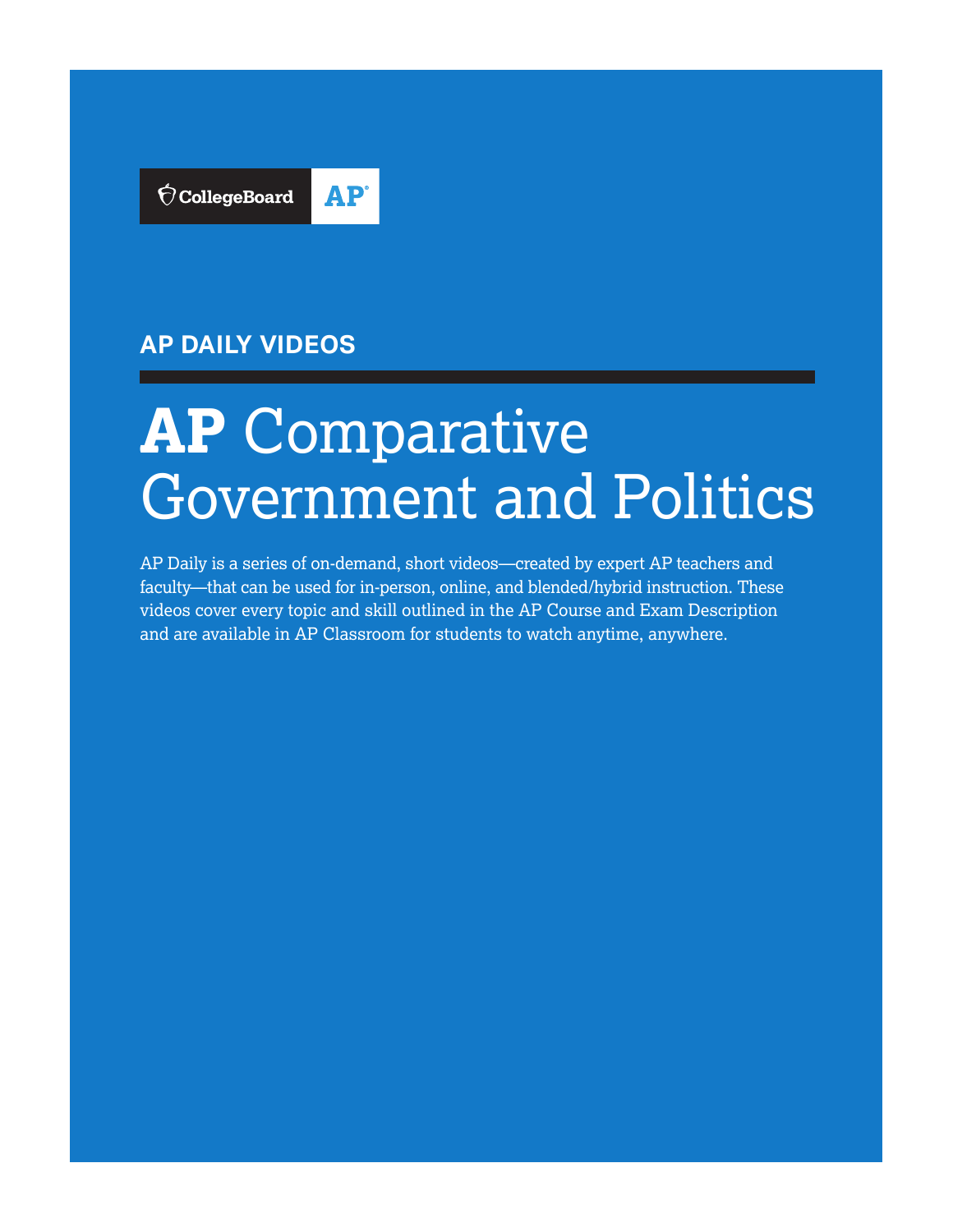| <b>Video Title</b> | <b>Topic</b>                               | <b>Video Focus</b>                                                                                                                                            | <b>Instructor</b>          |
|--------------------|--------------------------------------------|---------------------------------------------------------------------------------------------------------------------------------------------------------------|----------------------------|
| 1.1: Daily Video 1 | The Practice<br>of Political<br>Scientists | An introduction to the methods of analysis political<br>scientists use to understand the similarities and<br>differences between states.                      | <b>Suzanne Bailey</b>      |
| 1.1: Daily Video 2 | The Practice<br>of Political<br>Scientists | How political scientists use both empirical and<br>quantitative analysis to make comparisons across core<br>countries and draw conclusions about politics.    | Suzanne Bailey             |
| 1.1: Daily Video 3 | The Practice<br>of Political<br>Scientists | Using economic data collection resources to investigate<br>relationships among core course countries.                                                         | <b>Suzanne Bailey</b>      |
| 1.2: Daily Video 1 | Defining Political<br>Organizations        | An introduction to the fundamental components of a<br>political system; the differences between states and<br>nations.                                        | <b>Suzanne Bailey</b>      |
| 1.2: Daily Video 2 | Defining Political<br>Organizations        | How political systems and regimes reflect the dynamic<br>balance of power between the government and its citizens.                                            | <b>Suzanne Bailey</b>      |
| 1.2: Daily Video 3 | Defining Political<br>Organizations        | An introduction to the concept of power and authority;<br>the difference between government authority and state<br>sovereignty.                               | Suzanne Bailey             |
| 1.3: Daily Video 1 | Democracy vs.<br>Authoritarianism          | The differences between democractic regimes and<br>authoritarian regimes; the factors that indicate the degree<br>of democracy or authoritarianism of states. | Elizabeth (Liza)<br>Knight |
| 1.3: Daily Video 2 | Democracy vs.<br>Authoritarianism          | Different types of authoritarian regimes; the role of<br>independent branches in a democratic regime (with<br>country-specific examples).                     | Elizabeth (Liza)<br>Knight |
| 1.3: Daily Video 3 | Democracy vs.<br>Authoritarianism          | A practice free-response question about democratic and<br>authoritarian regimes.                                                                              | Elizabeth (Liza)<br>Knight |
| 1.4: Daily Video 1 | Democratization                            | The process and characteristics of democratization; the<br>concept of democratic consolidation.                                                               | Elizabeth (Liza)<br>Knight |
| 1.4: Daily Video 2 | Democratization                            | The factors that help and hinder democratization (with<br>examples from course countries).                                                                    | Elizabeth (Liza)<br>Knight |
| 1.4: Daily Video 3 | Democratization                            | A practice free-response question about democratic<br>consolidation.                                                                                          | Elizabeth (Liza)<br>Knight |
| 1.5: Daily Video 1 | Sources of Power<br>and Authority          | The difference between power and authority; the sources<br>of power and authority (with country-specific examples).                                           | Elizabeth (Liza)<br>Knight |
| 1.5: Daily Video 2 | Sources of Power<br>and Authority          | Comparing the sources of power and authority in Iran and<br>China, and in Mexico and Nigeria.                                                                 | Elizabeth (Liza)<br>Knight |
| 1.6: Daily Video 1 | Change in Power<br>and Authority           | How democratic regimes can maintain sovereignty using<br>less power than authoritarian regimes (with country-<br>specific examples).                          | Elizabeth (Liza)<br>Knight |
| 1.6: Daily Video 2 | Change in Power<br>and Authority           | The difference between a regime change and a change in<br>government; the different types of regime changes that can Knight<br>occur.                         | Elizabeth (Liza)           |
| 1.6: Daily Video 3 | Change in Power<br>and Authority           | Practice with Skill 4.A, using a provided text on Iran.                                                                                                       | Elizabeth (Liza)<br>Knight |
| 1.7: Daily Video 1 | Federal and<br><b>Unitary Systems</b>      | The definition of a federal system and a unitary system;<br>the advantages and disadvantage of each system.                                                   | Elizabeth (Liza)<br>Knight |

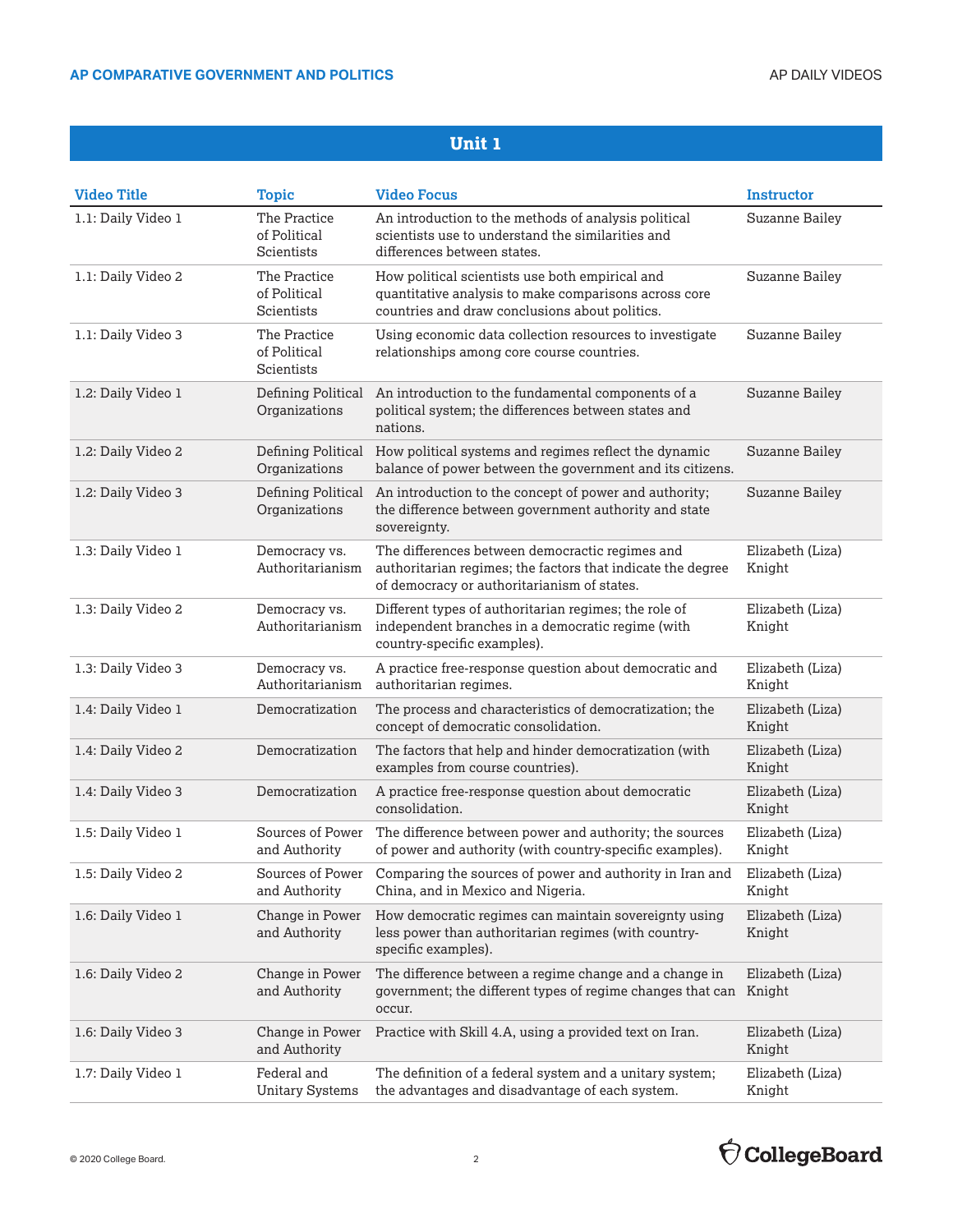| <b>Video Title</b>  | <b>Topic</b>                          | <b>Video Focus</b>                                                                                                                    | <b>Instructor</b>          |
|---------------------|---------------------------------------|---------------------------------------------------------------------------------------------------------------------------------------|----------------------------|
| 1.7: Daily Video 2  | Federal and<br><b>Unitary Systems</b> | The degree to which power is centralized or decentralized,<br>and can change over time, in both federal and unitary<br>systems.       | Elizabeth (Liza)<br>Knight |
| 1.7: Daily Video 3  | Federal and<br><b>Unitary Systems</b> | Practice with Skill 4.B, using a provided text on Nigeria.                                                                            | Elizabeth (Liza)<br>Knight |
| 1.8: Daily Video 1  | Political<br>Legitimacy               | The definition of political legitimacy; identifying the<br>sources of legitimacy using quantitative analysis.                         | <b>Suzanne Bailey</b>      |
| 1.8: Daily Video 2  | Political<br>Legitimacy               | How democratic regimes achieve legitimacy; how<br>comparative political scientists use quantitative data to<br>measure legitimacy.    | <b>Suzanne Bailey</b>      |
| 1.8: Daily Video 3  | Political<br>Legitimacy               | How authoritarian regimes achieve legitimacy; how<br>comparative political scientists use quantitative data to<br>measure legitimacy. | Suzanne Bailey             |
| 1.9: Daily Video 1  | Sustaining<br>Legitimacy              | How states maintain legitimacy through policy<br>effectiveness (with examples from course countries).                                 | Suzanne Bailey             |
| 1.9: Daily Video 2  | Sustaining<br>Legitimacy              | How states adopt policies that undermine legitimacy (with<br>case studies from course countries).                                     | Suzanne Bailey             |
| 1.10: Daily Video 1 | <b>Political Stability</b>            | How comparative political scientists measure political<br>stability using quantitative analysis.                                      | Suzanne Bailey             |
| 1.10: Daily Video 2 | <b>Political Stability</b>            | How economic policies are used by states to maintain<br>political stability (with case studies from course<br>countries).             | Suzanne Bailey             |
| 1.10: Daily Video 3 | <b>Political Stability</b>            | How pressure groups can challenge political stability (with Suzanne Bailey<br>case studies from course countries).                    |                            |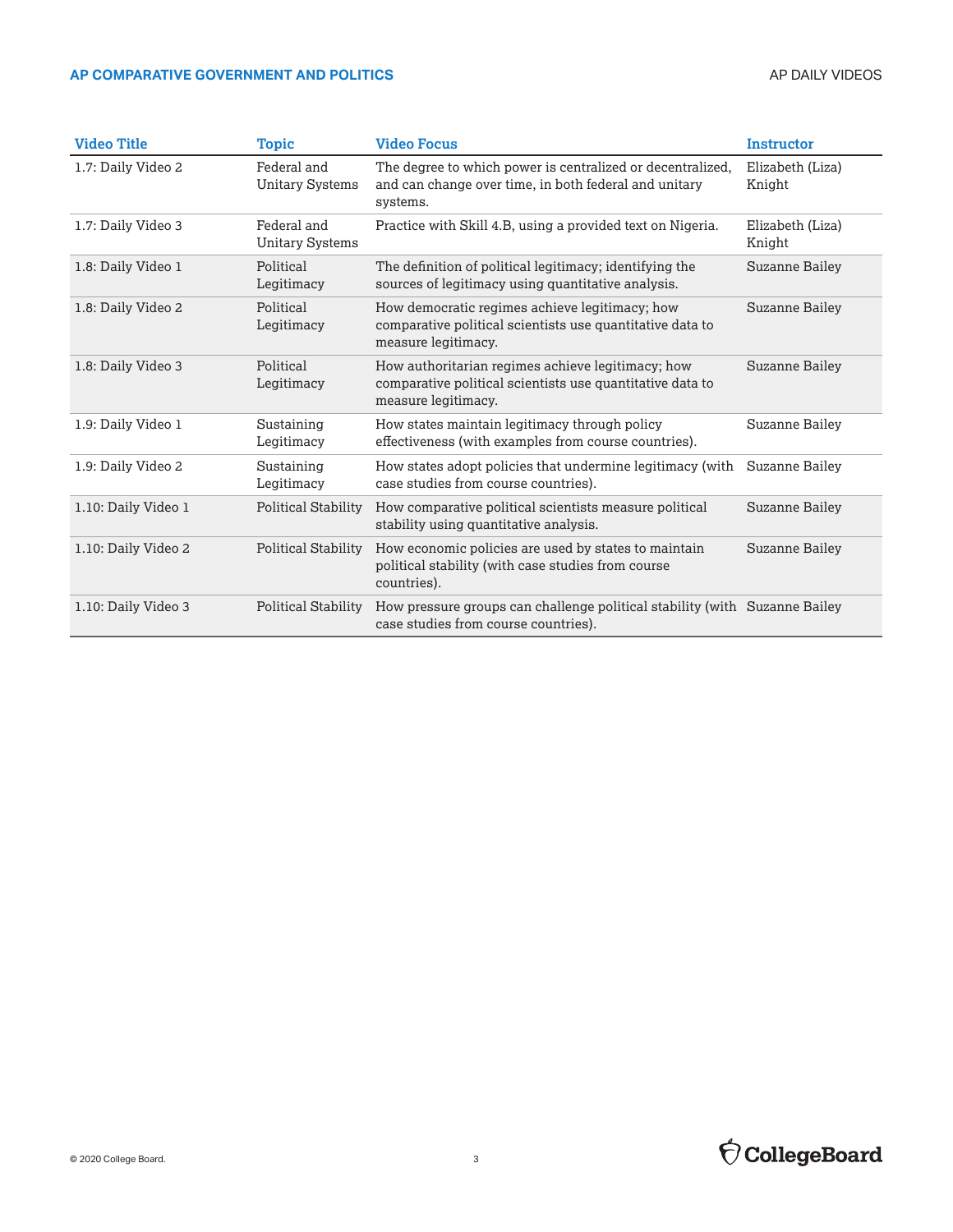#### **Unit 2**

| <b>Video Title</b> | Topic                                                                                   | <b>Video Focus</b>                                                                                                                                                                                           | <b>Instructor</b>     |
|--------------------|-----------------------------------------------------------------------------------------|--------------------------------------------------------------------------------------------------------------------------------------------------------------------------------------------------------------|-----------------------|
| 2.1: Daily Video 1 | Parliamentary,<br>Presidential, and<br>Systems                                          | This video explains the difference between parliamentary,<br>presidential, and semi-presidential systems of government.<br>Semi-Presidential Russia is used as the semi-presidential case study.             | <b>Suzanne Bailey</b> |
| 2.1: Daily Video 2 | Parliamentary,<br>Presidential, and<br>Systems                                          | This video explains how parliamentary systems are a<br>fusion of executive and legislative authority. The UK is<br>Semi-Presidential used as a case study.                                                   | Suzanne Bailey        |
| 2.1: Daily Video 3 | Parliamentary,<br>Presidential, and<br>Systems                                          | This video explains how presidential systems employ a<br>separation of executive and legislative power. Mexico and<br>Semi-Presidential Nigeria are used as case studies.                                    | Suzanne Bailey        |
| 2.2: Daily Video 1 | Comparing<br>Parliamentary,<br>Presidential, and<br>Semi-Presidential<br>Systems        | This video focuses on the similarities between the<br>checks on executive authority in both parliamentary and<br>presidential systems.                                                                       | <b>Suzanne Bailey</b> |
| 2.2: Daily Video 2 | Comparing<br>Parliamentary,<br>Presidential, and<br>Semi-Presidential<br><b>Systems</b> | This video focuses on the differences between the<br>checks on executive authority in both parliamentary and<br>presidential systems.                                                                        | Suzanne Bailey        |
| 2.3: Daily Video 1 | Executive<br>Systems                                                                    | This video explains the difference between a head of state<br>and a head of government. Examples will be used from all<br>6 course countries.                                                                | Suzanne Bailey        |
| 2.3: Daily Video 2 | Executive<br>Systems                                                                    | This video compares the titles, powers, structure, and<br>function of the executives in Russia and the UK.                                                                                                   | Suzanne Bailey        |
| 2.3: Daily Video 3 | Executive<br>Systems                                                                    | This video compares the titles, powers, structure, and<br>function of the executives in China and Iran.                                                                                                      | <b>Suzanne Bailey</b> |
| 2.4: Daily Video 1 | <b>Executive Term</b><br>Limits                                                         | This video focuses on writing a thesis statement that<br>argues the advantages of using term limits as a check on<br>executive authority.                                                                    | Suzanne Bailey        |
| 2.5: Daily Video 1 | Removal of<br>Executives                                                                | This video compares how executive leaders can be<br>removed by the legislative branch in course countries.                                                                                                   | <b>Suzanne Bailey</b> |
| 2.6: Daily Video 1 | Legislative<br>Systems                                                                  | This video will investigate how the structure and functions Laura Lutz<br>of legislative systems reflect the allocation of power within<br>political systems through a closer look at Nigeria and<br>Mexico. |                       |
| 2.6: Daily Video 2 | Legislative<br><b>Systems</b>                                                           | This video will investigate how the structure and functions Laura Lutz<br>of legislative systems reflect the allocation of power within<br>political systems through a closer look at the UK and<br>Russia.  |                       |
| 2.6: Daily Video 3 | Legislative<br>Systems                                                                  | This video will investigate how the structure and functions Laura Lutz<br>of legislative systems reflect the allocation of power within<br>political systems through a closer look at China and Iran.        |                       |

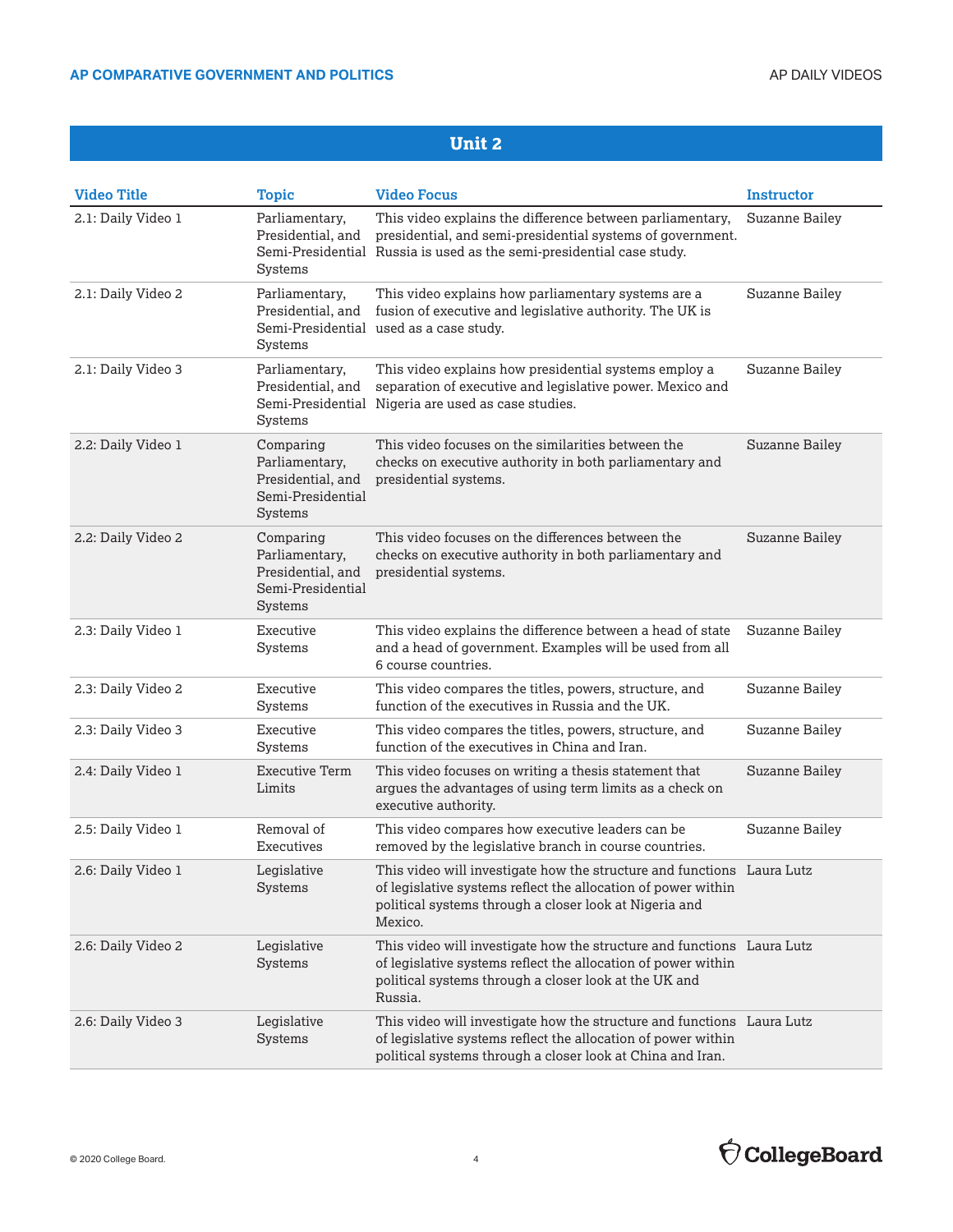| <b>Video Title</b> | Topic                       | <b>Video Focus</b>                                                                                                                                                                     | <b>Instructor</b> |
|--------------------|-----------------------------|----------------------------------------------------------------------------------------------------------------------------------------------------------------------------------------|-------------------|
| 2.7: Daily Video 1 | Independent<br>Legislatures | This video will explain the concept of independent<br>legislatures and look at some ways legislative powers can<br>be constrained.                                                     | Laura Lutz        |
| 2.7: Daily Video 2 | Independent<br>Legislatures | This video will look deeper into the concept of<br>independent legislatures using a practice Comparative<br>Analysis FRQ.                                                              | Laura Lutz        |
| 2.7: Daily Video 3 | Independent<br>Legislatures | This video will provide instruction and practice using skill Laura Lutz<br>4.C with a provided text on Iran.                                                                           |                   |
| 2.8: Daily Video 1 | Judicial Systems            | This video will investigate how the structures and<br>functions of judicial systems reflect the allocation of power<br>within the political systems of China, Iran, and Mexico.        | Laura Lutz        |
| 2.8: Daily Video 2 | Judicial Systems            | This video will investigate how the structures and<br>functions of judicial systems reflect the allocation of power<br>within the political systems of Nigeria, Russia, and the<br>UK. | Laura Lutz        |
| 2.9: Daily Video 1 | Independent<br>Judiciaries  | This video will explain the concept of independent<br>judiciaries and the importance of independent judiciaries<br>relative to other political institutions.                           | Laura Lutz        |
| 2.9: Daily Video 2 | Independent<br>Judiciaries  | This video will provide instruction and practice using skill<br>5.B using an Argumentative Essay question.                                                                             | Laura Lutz        |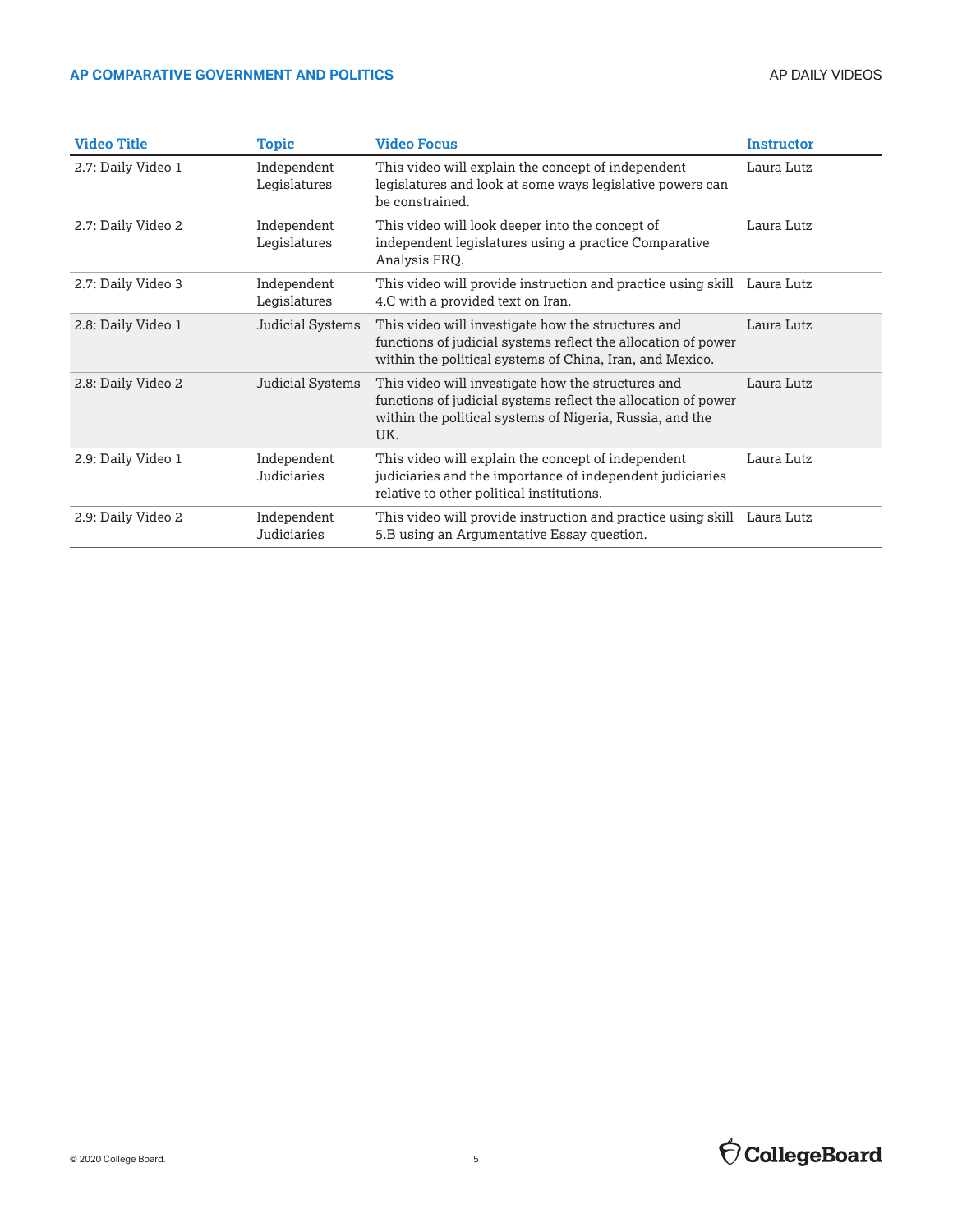#### **Unit 3**

| <b>Video Title</b> | Topic                                                   | <b>Video Focus</b>                                                                                                                                                                                   | <b>Instructor</b> |
|--------------------|---------------------------------------------------------|------------------------------------------------------------------------------------------------------------------------------------------------------------------------------------------------------|-------------------|
| 3.1: Daily Video 1 | Civil Society                                           | This video will describe the concept of civil society and<br>how it applies in course countries.                                                                                                     | Laura Lutz        |
| 3.1: Daily Video 2 | Civil Society                                           | This video will give a general overview of the role civil<br>society plays among course countries and the opportunity<br>to practice Concept Application skills with an example<br>FRQ about Russia. | Laura Lutz        |
| 3.2: Daily Video 1 | <b>Political Culture</b>                                | This video will describe the concept of political culture,<br>factors influencing political culture, and how political<br>culture is transmitted in different regimes.                               | Laura Lutz        |
| 3.3: Daily Video 1 | Political<br>Ideologies                                 | This video will describe the concept of political ideologies<br>and give examples of a number of different political<br>ideologies that can occur in course countries.                               | Laura Lutz        |
| 3.4: Daily Video 1 | <b>Political Values</b><br>and Beliefs                  | This video will look at the concept of political values<br>and beliefs and how those values and beliefs shape the<br>relationship between a state and its citizens.                                  | Laura Lutz        |
| 3.4: Daily Video 2 | <b>Political Values</b><br>and Beliefs                  | This video will provide instruction and practice using skill Laura Lutz<br>3.C to analyze data from Russia.                                                                                          |                   |
| 3.5: Daily Video 1 | Nature and<br>Role of Political<br>Participation        | This video will describe the various forms of political<br>participation found in democratic regimes, focusing<br>particularly on the United Kingdom.                                                | Betsy Heckman     |
| 3.5: Daily Video 2 | Nature and<br>Role of Political<br>Participation        | This video will describe the various forms of political<br>participation found in authoritarian regimes, focusing<br>particularly on China.                                                          | Betsy Heckman     |
| 3.5: Daily Video 3 | Nature and<br>Role of Political<br>Participation        | This video will provide instruction on how to apply<br>skill 3.D with an FRQ example that illustrates political<br>participation in Russia, Nigeria, Mexico, and Iran.                               | Betsy Heckman     |
| 3.6: Daily Video 1 | Forces that<br><b>Impact Political</b><br>Participation | This video will describe how authoritarian and democratic Betsy Heckman<br>regimes manage political participation.                                                                                   |                   |
| 3.6: Daily Video 2 | Forces that<br><b>Impact Political</b><br>Participation | This video will provide instruction on how to apply skill<br>5.B in the context of how different regime types encourage<br>or restrict political participation.                                      | Betsy Heckman     |
| 3.7: Daily Video 1 | Civil Rights and<br>Civil Liberties                     | This video will describe the concepts of civil rights and<br>civil liberties.                                                                                                                        | Betsy Heckman     |
| 3.7: Daily Video 2 | Civil Rights and<br><b>Civil Liberties</b>              | This video will focus on restrictions on freedom of the<br>media in authoritarian regimes.                                                                                                           | Betsy Heckman     |
| 3.7: Daily Video 3 | Civil Rights and<br>Civil Liberties                     | This video will provide instruction on how to apply skill<br>4.A in the context of how authoritarian regimes limit media<br>freedom.                                                                 | Betsy Heckman     |
| 3.8: Daily Video 1 | Political and<br>Social Cleavages                       | This video will describe social and political cleavages,<br>focusing on the United Kingdom.                                                                                                          | Betsy Heckman     |
| 3.8: Daily Video 2 | Political and<br>Social Cleavages                       | This video provide instruction on how to apply skill 2.A in<br>the context of political and social cleavages in Mexico and<br>Nigeria.                                                               | Betsy Heckman     |
| 3.8: Daily Video 3 | Political and<br>Social Cleavages                       | This video will further practice skill 2.A in the context of<br>political and social cleavages in Russia and China.                                                                                  | Betsy Heckman     |

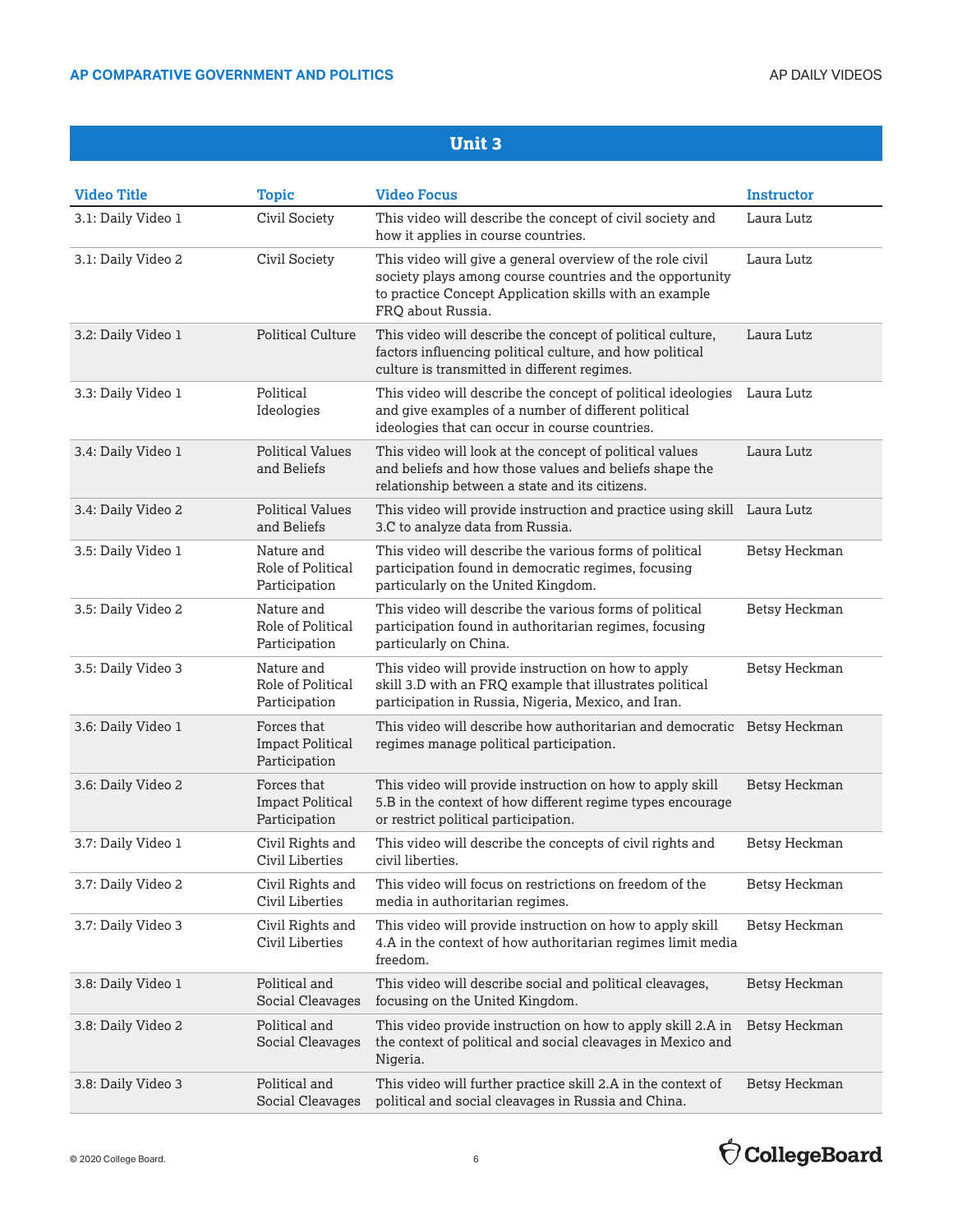| <b>Video Title</b> | Topic                                                | <b>Video Focus</b>                                                                                                     | Instructor    |
|--------------------|------------------------------------------------------|------------------------------------------------------------------------------------------------------------------------|---------------|
| 3.9: Daily Video 1 | Challenges from<br>Political and<br>Social Cleavages | This video will describe the various challenges political<br>and social cleavages pose to the stability of the regime. | Betsy Heckman |
| 3.9: Daily Video 2 | Challenges from<br>Political and<br>Social Cleavages | This video will practice skill 5.C in the context of how<br>governments respond to political and social cleavages.     | Betsy Heckman |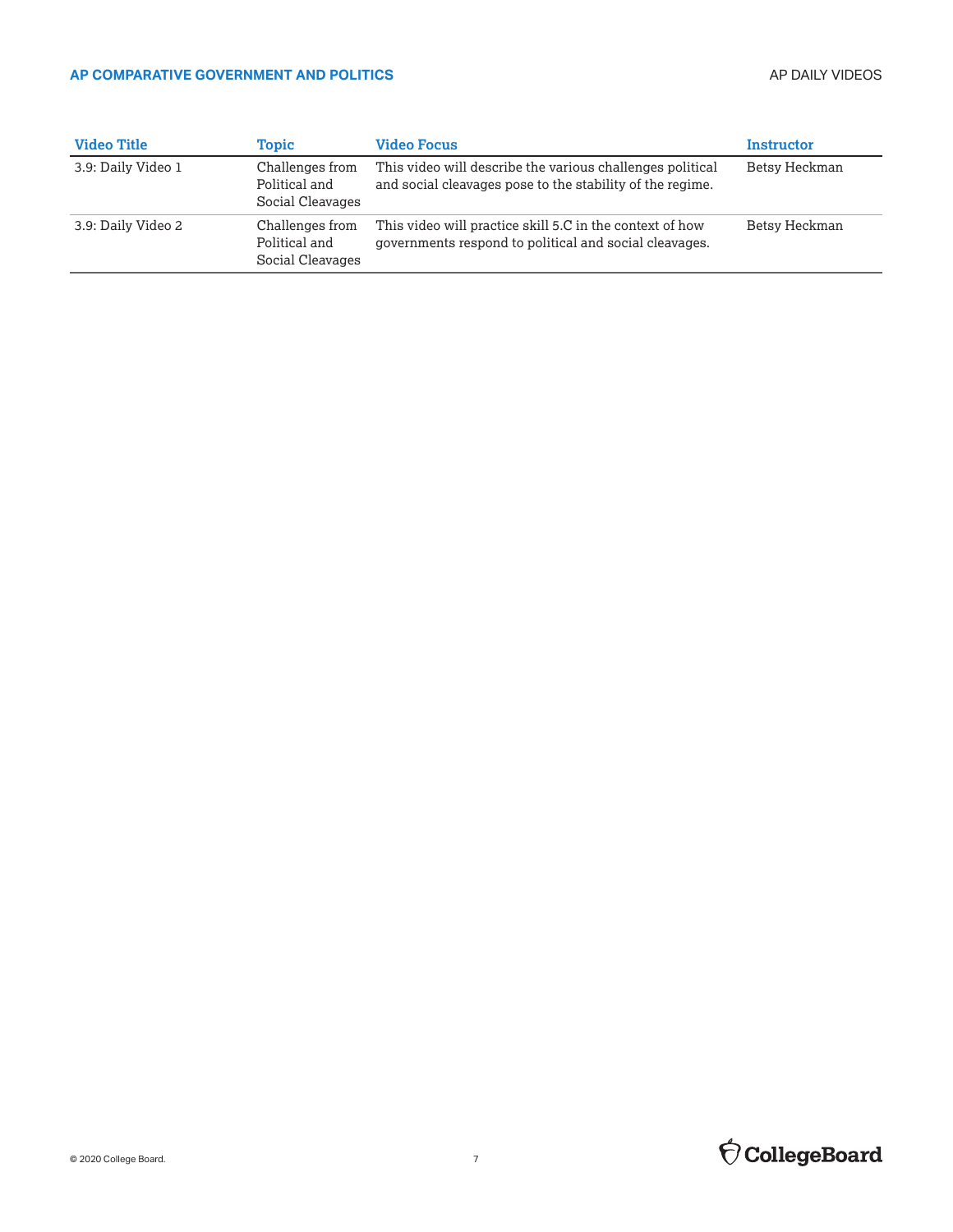| <b>Video Title</b> | <b>Topic</b>                                                       | <b>Video Focus</b>                                                                                                                                                                                                                                     | <b>Instructor</b>     |
|--------------------|--------------------------------------------------------------------|--------------------------------------------------------------------------------------------------------------------------------------------------------------------------------------------------------------------------------------------------------|-----------------------|
| 4.1: Daily Video 1 | <b>Electoral Systems</b><br>and Rules                              | This video explains the difference between single-member<br>districts and proportional representation and describes<br>the legislative electoral systems and rules for Mexico and<br>Nigeria.                                                          | <b>Scott Rivinius</b> |
| 4.1: Daily Video 2 | Electoral Systems<br>and Rules                                     | This video describes the electoral systems and election<br>rules for Russia, Iran, and China.                                                                                                                                                          | <b>Scott Rivinius</b> |
| 4.1: Daily Video 3 | <b>Electoral Systems</b><br>and Rules                              | This video describes the electoral systems and<br>election rules for the United Kingdom and provides a<br>practice country comparison free-response question on<br>proportional representation and single-member district<br>plurality (SMDP) systems. | Scott Rivinius        |
| 4.2: Daily Video 1 | Objectives of<br><b>Election Rules</b>                             | This video reviews the differences between proportional<br>representation and SMDP systems as well as explains<br>different presidential election rules in Mexico and Nigeria.                                                                         | <b>Scott Rivinius</b> |
| 4.2: Daily Video 2 | Objectives of<br><b>Election Rules</b>                             | This video explains the presidential election rules<br>for Iran and Russia as well as the different regulatory<br>organizations and ballot rules in Iran, Mexico, and Nigeria.                                                                         | <b>Scott Rivinius</b> |
| 4.2: Daily Video 3 | Objectives of<br><b>Election Rules</b>                             | This video describes the timing of legislative elections<br>and explains appointment systems in Iran, Russia, and the<br>United Kingdom. There is also a practice source analysis<br>activity on Iran.                                                 | <b>Scott Rivinius</b> |
| 4.3: Daily Video 1 | <b>Political Party</b><br><b>Systems</b>                           | This video describes the characteristics of political party<br>systems and membership and explains the political party<br>systems and membership of China and Russia.                                                                                  | <b>Scott Rivinius</b> |
| 4.3: Daily Video 2 | <b>Political Party</b><br>Systems                                  | This video explains the political party systems and<br>membership of Mexico, Nigeria, and the United Kingdom.                                                                                                                                          | <b>Scott Rivinius</b> |
| 4.3: Daily Video 3 | <b>Political Party</b><br>Systems                                  | This video provides the opportunity to practice data<br>analysis skills by working on a quantitative free-response<br>question based on content from Unit 4.                                                                                           | <b>Scott Rivinius</b> |
| 4.4: Daily Video 1 | Role of Political<br>Party Systems                                 | This video explains how political party systems and<br>membership link citizen participation to policymaking in<br>China, Iran, and Russia.                                                                                                            | <b>Scott Rivinius</b> |
| 4.4: Daily Video 2 | Role of Political<br>Party Systems                                 | This video explains how political party systems and<br>membership link citizen participation to policymaking in<br>Mexico, Nigeria, and the United Kingdom.                                                                                            | <b>Scott Rivinius</b> |
| 4.4: Daily Video 3 | Role of Political<br>Party Systems                                 | This video provides the opportunity to use content from<br>Topic 4.4 to practice country comparison skills using a<br>free-response question on multiparty and dominant-party<br>systems.                                                              | <b>Scott Rivinius</b> |
| 4.5: Daily Video 1 | Impact of Social<br>Movements and<br><b>Interest Groups</b>        | This video will describe how social movements and<br>interest groups create political change.                                                                                                                                                          | Betsy Heckman         |
| 4.5: Daily Video 2 | <b>Impact of Social</b><br>Movements and<br><b>Interest Groups</b> | This video will describe the impact of social movements<br>and interest groups in course countries.                                                                                                                                                    | Betsy Heckman         |

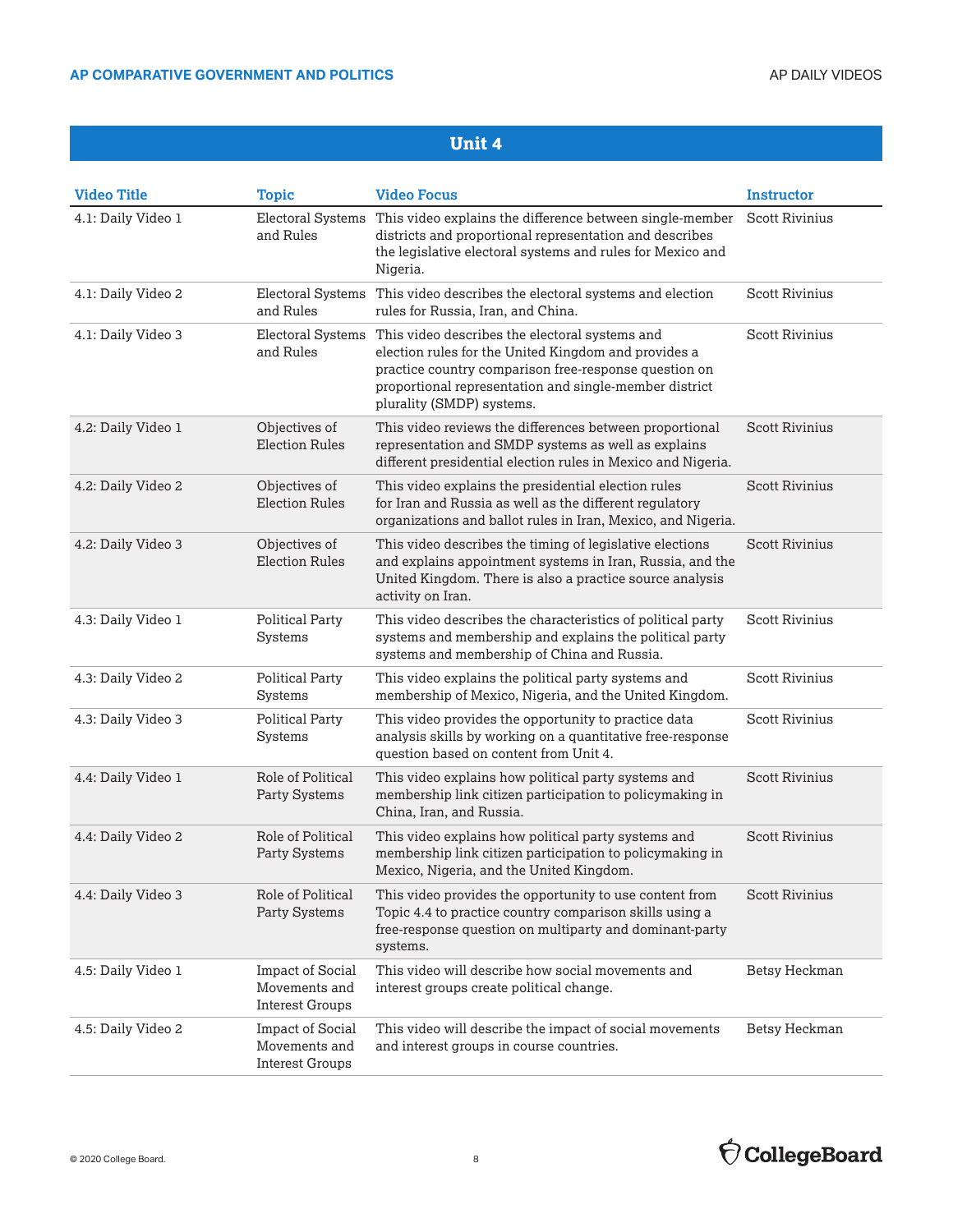| Video Title        | Topic                                                       | <b>Video Focus</b>                                                                                                | Instructor    |
|--------------------|-------------------------------------------------------------|-------------------------------------------------------------------------------------------------------------------|---------------|
| 4.5: Daily Video 3 | <b>Impact of Social</b><br>Movements and<br>Interest Groups | This video will practice the skill of refutation, concession,<br>and rebuttal in the context of social movements. | Betsy Heckman |
| 4.6: Daily Video 1 | Pluralist and<br>Corporatist<br>Interests                   | This video will describe the difference between pluralist<br>and corporatist interest group systems.              | Betsy Heckman |
| 4.6: Daily Video 2 | Pluralist and<br>Corporatist<br>Interests                   | This video will practice the skill of explaining the<br>implications of an author's argument in a source.         | Betsy Heckman |

## $\bigcirc$  CollegeBoard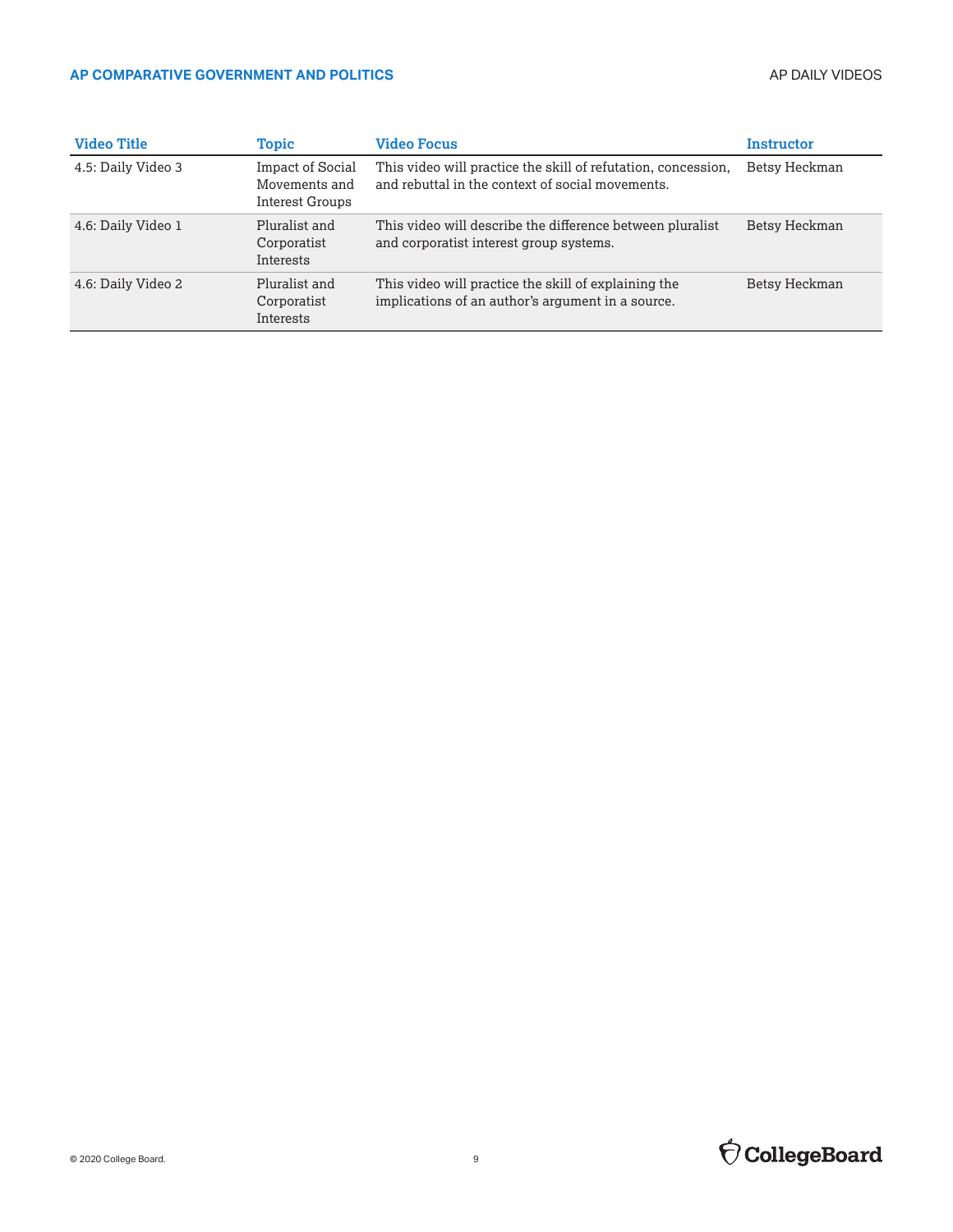#### **Unit 5**

| <b>Video Title</b> | <b>Topic</b>                                                | <b>Video Focus</b>                                                                                                                                   | <b>Instructor</b>          |
|--------------------|-------------------------------------------------------------|------------------------------------------------------------------------------------------------------------------------------------------------------|----------------------------|
| 5.1: Daily Video 1 | Impact of Global<br>Economic and<br>Technological<br>Forces | This video describes and explains the impacts of<br>economic globalization.                                                                          | Elizabeth (Liza)<br>Knight |
| 5.1: Daily Video 2 | Impact of Global<br>Economic and<br>Technological<br>Forces | This video looks at how state membership in the IMF,<br>the World Bank, and the WTO has promoted economic<br>liberalization in member countries.     | Elizabeth (Liza)<br>Knight |
| 5.1: Daily Video 3 | Impact of Global<br>Economic and<br>Technological<br>Forces | This video explores the conflicts and challenges that<br>globalization and neoliberalism can provoke within states.                                  | Elizabeth (Liza)<br>Knight |
| 5.2: Daily Video 1 | Political<br>Responses to<br>Global Market<br>Forces        | This video explores ways in which countries have<br>experimented with policies regarding private ownership of<br>industry and capital.               | Elizabeth (Liza)<br>Knight |
| 5.2: Daily Video 2 | Political<br>Responses to<br>Global Market<br>Forces        | This video looks at how countries allow varying degrees of Elizabeth (Liza)<br>control of natural resources.                                         | Knight                     |
| 5.2: Daily Video 3 | Political<br>Responses to<br>Global Market<br>Forces        | This video explores ways in which governments respond<br>to global market forces and the reasons governments<br>respond to these forces.             | Elizabeth (Liza)<br>Knight |
| 5.3: Daily Video 1 | Challenges from<br>Globalization                            | This video explores different ways in which globalization<br>can challenge regime sovereignty.                                                       | Elizabeth (Liza)<br>Knight |
| 5.3: Daily Video 2 | Challenges from<br>Globalization                            | This video explains how global market forces can lead to<br>internal demands for domestic reform.                                                    | Elizabeth (Liza)<br>Knight |
| 5.4: Daily Video 1 | Policies and<br>Economic<br>Liberalization                  | This video describes economic liberalization and provides<br>examples from course countries.                                                         | Elizabeth (Liza)<br>Knight |
| 5.4: Daily Video 2 | Policies and<br>Economic<br>Liberalization                  | This video explores different data sources that can be<br>used to analyze the positive and negative consequences of<br>economic liberalization.      | Elizabeth (Liza)<br>Knight |
| 5.4: Daily Video 3 | Policies and<br>Economic<br>Liberalization                  | This video explains the positive and negative<br>consequences of neoliberal economic policies.                                                       | Elizabeth (Liza)<br>Knight |
| 5.5: Daily Video 1 | International and<br>Supranational<br>Organizations         | This video explains the role of international and<br>supranational organizations on domestic policy and state<br>sovereignty.                        | <b>Scott Rivinius</b>      |
| 5.5: Daily Video 2 | International and<br>Supranational<br>Organizations         | This video describes the supranational organizations of<br>the EU and ECOWAS and will practice source analysis<br>skills using an article on Brexit. | <b>Scott Rivinius</b>      |